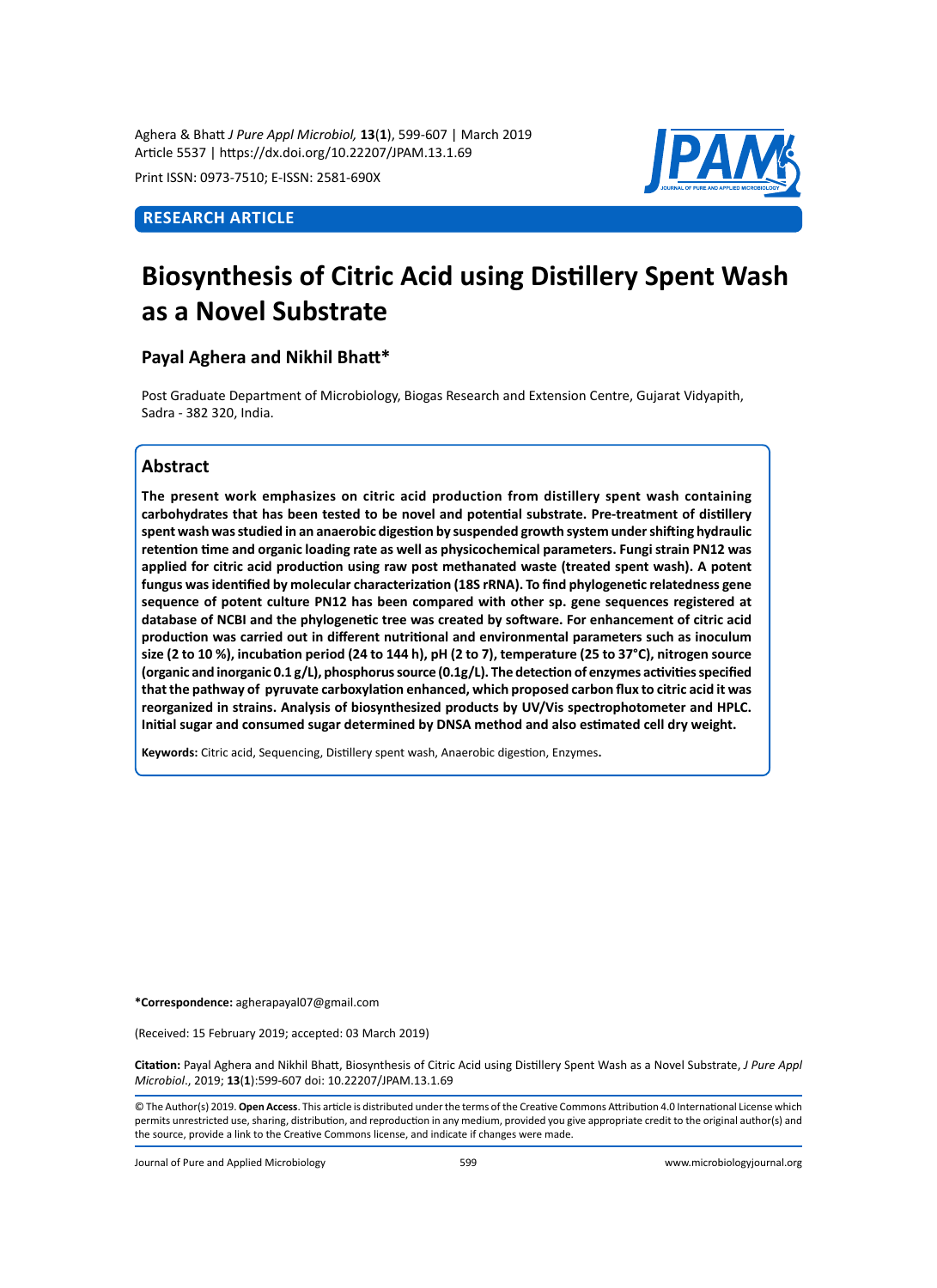### **INTRODUCTION**

Currently, trend increment of citric acid production due to many progressive uses upcoming to bright in various applied field. The probable application of citric acid in drug delivery, biopolymers, engineering of tissue and several additional promising biomedical uses Ashkan *et al*., (2010). Nowadays application of citric acid in various field such as pharmaceuticals, food processing industry, and other applied industry. Different type of raw substrates such as molasses and high rich carbohydrates compound have been applied as substrates for profitable citric acid production Soccol *et al*., (2006). Therefore, in this study we have selected inexpensive novel substrate distillery spent wash for production of citric acid by newly isolated *Aspergillus fumigatus*.

Various type of responsible citric acid producing microorganisms involving fungi such as *Aspergillus niger, Aspergillus phoenicis*, *Aspergillus foetidus*, *Penicillium janthinellum*, *Aspergillus fonsecaeus*, bacteria such as *B. licheniformis, Corynebacterium* spp., *Arthrobacter paraffinens* and yeasts, such as *Yarrowia lipolytica*, *Hansenula anamola, Candida tropicalis*, *Candida citroformans*, *Candida oleophila*, *Candida guilliermondii*, Vandenberghe *et al*., (2017). Characterization of various nutritional and environmental condition are involved for enhance production of citric acid and potential microbial growth. Bari *et al*., (2010)& Lotfy *et al.,*(2007).

There are three steps for citric acid synthesis as per biochemical and metabolic point of view, the first step involving pyruvate pathway consider sugar degradation with the conversion of glucose into pyruvate; the second step indicate the carboxylation of pyruvate and oxidative decarboxylation of pyruvate; the third step stands for the tricarboxylic acid cycle and citric acid accumulation Papagianni *et al*., (2007).

### **MATERIALS AND METHODS**

### **Isolation, Screening Condition and Identification of Citric acid producing strain Isolation**

The novel citric acid producing potent culture PN12 was cultivated from compost pit, spoiled fruits, curd, dumping site, fertile soil etc. were collected from Sadra, Gandhinagar, Gujarat. 1 g of each samples were added into sterile distilled water e.g. 10 mL and then settle down for serial dilutions. From each dilution 0.1 mL spread on PDA plate and incubation condition at 30°C for 5 days. **Screening Condition**

In order to study citric acid fermentation, for citric acid production there was 22 fungal cultures examined. In this study raw post methanated waste (treated spent wash) without any nutrient supplement was selected as fermentation medium in 250 mL Erlenmeyer flasks and inoculated fungal spore in a post methanated waste and then incubated at 30 °C under shaking 120 rpm. After completion of 96 h incubation time the Whatman No. 41 was used for filter fermented broth and the supernatant was applied for analysis of citric acid production.

## **Identification**

Based on screening condition for the selection of potent citric acid producing strain. The potent strain PN12 characterized by morphological and microscopic observation. Further validation was completed by 18s rRNA gene sequencing at GSBTM, Gandhinagar, India. (Genebank accession No. MH791044).

### **Collection of spent wash for the citric acid production and it's anaerobic digestion**

In present study carbohydrate rich distillery spent wash collected from Madhi, Surat, Gujarat, India. The laboratory scale suspended growth reactor was constructed using glass anaerobic rector and active biogas slurry was inoculated into reactor. Suspended growth was develop for a period of 15 to 25 days till cell mass was enriched. Alternate feeding of spent wash with a HRT of 10 days initially operated for reactor. The HR Taltered from 10 to 5 days HRT with an increment of OLR. Constant COD and color reduction of the effluent judged at steady state condition.

#### **Inoculum preparation**

Spore inoculum of cultivated was made from 5 days active culture on potato dextrose agar slants at 30°C. Spore suspension was developed from grown fungal mycelia with sterile distilled water to achieved a absolute amount of  $\sim$  1  $'$  10<sup>6</sup> spores / mL.

## **Characterization of process parameter on citric acid production**

A one at a time optimized various parameters conducted such as nutritional and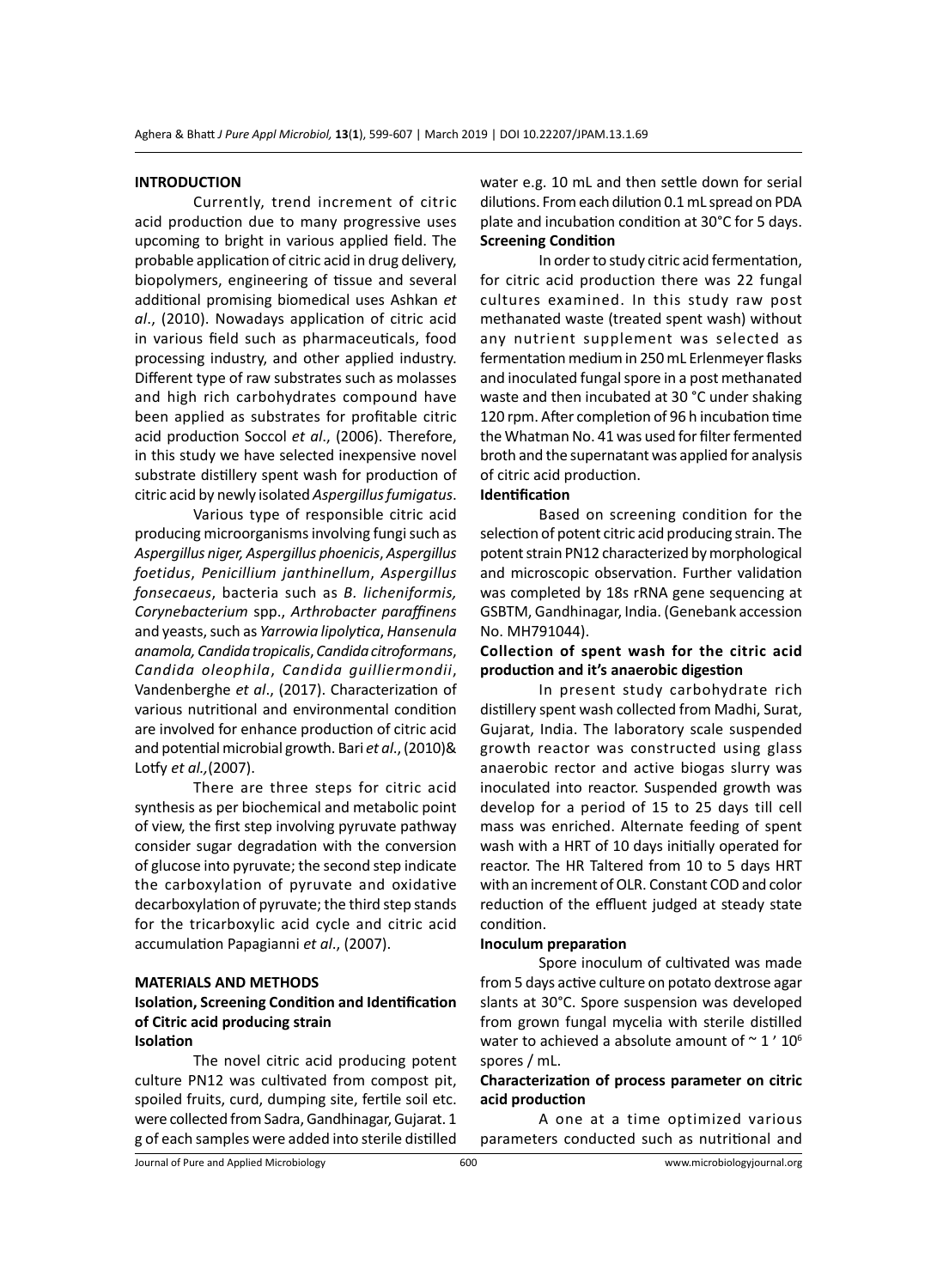environmental parameters. The experiments were conducted 250 mL flask containing 100mL waste water (treated spent wash). After inoculation (fungi) maintain under following operational conditions.

## **Effect of inoculum size on production of citric acid**

Different inoculum size was taken and their effect noticed in terms of citric acid by selected fungal culture. The inoculum sizes from 2, 4, 6, 8 and 10 % v/v to optimize and enhance production of citric acid.

## **Effect of incubation period on production of citric acid**

Another important factor was incubation time optimization which can be evaluated by different incubation period at 24, 48, 72, 96 and 120 h to optimization and enhancement production of citric acid

# **Effect of pH on production of citric acid**

Attempted for examine the optimum pH on production of citric acid with fungal culture, the pH of synthetic media was varied in range of 2, 3, 4, 5, 6 and 7 pH was adjusting using 1N NaOH and 1N  $H_2$ SO<sub>4</sub>.

### **Effect of temperature for citric acid production**

Temperatures optimize one of the most important parameters essential for the success of fermentation. Different temperature such as a 25, 28, 30, 32, 35, 37 and 40 °C studied to optimize and enhance production of citric acid.

### **Effect of nitrogen source on production of citric acid**

Citric acid production was studied on different nitrogen source (0.1 g/L) concentration of tryptone, malt extract, yeast extract, peptone, beef

extract, urea,  $\mathsf{NANO}_{_3}$ ,  $\mathsf{NH}_4\mathsf{Cl}$ ,  $\mathsf{NH}_4\mathsf{H}_2\mathsf{PO}_{_4}$ ,  $\mathsf{NH}_4\mathsf{NO}_{_3}$ and  $(\text{NH}_4)_2\text{SO}_4$  .

### **Effect of percentage of NH4 NO3 on production of citric acid**

Different percentages of  $\text{NH}_4\text{NO}_3^{\phantom{\dagger}}$ 0.05, 0.1, 0.15, 0.2, 0.25 and 0.3 g/L were studied to optimize and enhance production of citric acid.

### **Effect of phosphorous source on production of citric acid**

Various phosphorous source such as K<sub>2</sub>HPO<sub>4</sub>, KH<sub>2</sub>PO<sub>4</sub>, Na<sub>2</sub>HPO<sub>4</sub>, NaH<sub>2</sub>PO<sub>4</sub> were performed for citric acid production.

**Effect of percentage ofKH2 PO4 on production of citric acid**

Various phosphorous source were investigated for enhance production of citric acid at concentration at ranged from 0.05 to 0.3 g/L.

### **Enzymatic studies Preparation of cell free extract**

# Mycelium was harvested (regular

time interval of 24 h), washed with double distilled water until the pH was observed neutral, resuspended in 5 mL of phosphate buffer (0.1 M, pH 7.4) comprising DTT (1 mM). Equal amount of glass beads was added in biomass to make a thin paste and homogenized by blender (maximum speed for 1 min). Diluted homogenized suspension by an equalsize of phosphate buffer and filter by Whatman No. 41. Mixture was centrifuged at 15,000 µg, 4°C, for 25 min and crude enzyme collected as supernatant All experiments conducted at 0 to 4°C.

### **Enzyme assay**

Acotinase activity was detected at 240 nm and isocitrate dehydrogenase NAD and NADP



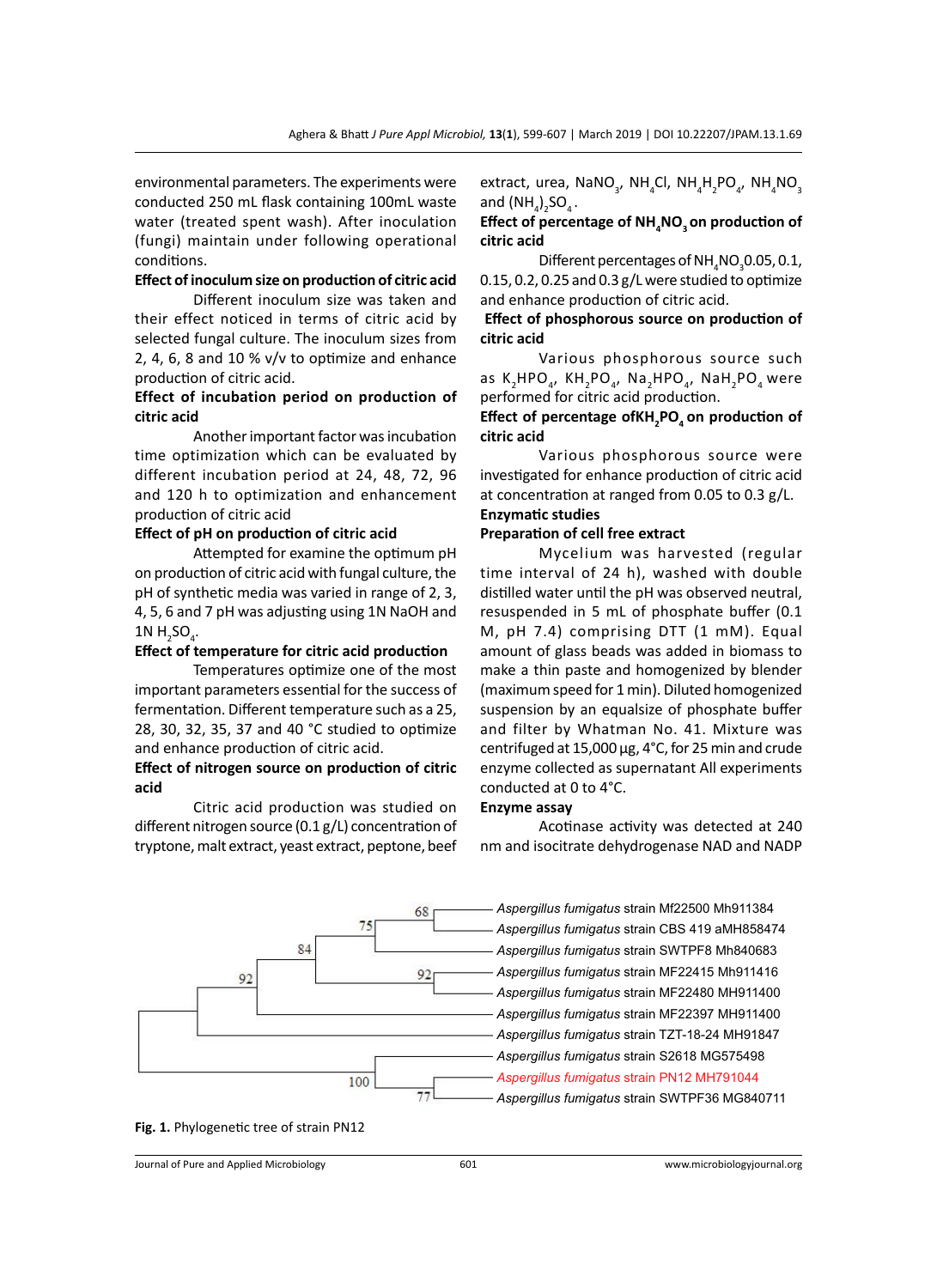activity was measured Gupta *et al*., (2002). Enzyme activity defined as one unit of enzymatic activity change in absorbance U/mg of protein of the enzyme. Total Proteins were quantified by Lowry *et al*., (1951) with standard as bovine serum albumin. All enzyme activities were done with triplicates.

### **Analytical Method**

The fermented broth was filtered through Whatman No. 41 to separate mycelia, and the filtrate was taken for analysis. Determination of citric acid done by pyridine-acetic anhydride method Ali *et al*., (2015). We also conformed HPLC analysis by an ultra violet and refraction index detector (UV/RID) and C18 300 mm column. The functioned of column carried out at 65°C with 0.005 mol/L. The mobile phase used as a  $H_2$ SO<sub>4</sub> with 0.6 mL/min. Dry biomass estimated by gravimetric study. All investigation carried out with triplicates and samples collected from each was analyzed for production of citric acid. The results obtained in the present study was subjected to standard deviation (S.D).

#### **RESULTS AND DISCUSSION**

### **Isolation and phylogenetic analysis of culture PN12**

In order to screen citric acid producing microbes were developed from compost pit, composting, spoiled fruits, curd, dumping site and farm soil of Sadra, Gandhinagar, Gujarat, India. 22 isolates were tested for production of citric acid in batch fermentation using post methanated waste without any nutrient supplement. The maximum citric acid production was obtained by culture PN12 which was promising for its ability to produce the maximum citric acid concentrations as indicated by HPLC and UV Visible analysis. Preliminary identification of fungal culture was done by morphological and microscopic examination. During morphological examination on PDA plate, the colony observed as velvet like whitish colony, which later turns to greenish. Microscopic examination resulted as conidial heads, shining, fragmented into stakes, green colored and calculated up to 260׳260µm in size. The conidiophores found to be originated that appeared in greenish color lately. The fungal culture submitted as 18S rRNA gene sequence to NCBI (Accession No. MH791044). To find phylogenetic relatedness gene sequence of *A. Fumigatus* PN12 has been compared with other *Aspergillus sp*. gene sequences registered at NCBI database and the phylogenetic tree was generated using Mega 5.2 software.

## **Physicochemical characterization of distillery spent wash**

Physico-chemical characterization of distillery spent was analyzed by individually parameters. The pH, gravimetric analysis, chemical oxygen demanded, biological oxygen demanded, total Kjeldahl nitrogen, Reducing sugar, Total sugar, sodium and potassium detected using various methods as shown in Table 1.

## **Effect of inoculum size for citric acid production**

Inoculum volume is one of the important factor and the production activities

| Units | <b>Techniques</b>              | Distillery<br>Spent Wash | Methanated<br>Waste water |
|-------|--------------------------------|--------------------------|---------------------------|
|       |                                | $3.5 - 4.5$              | $7.0 - 7.4$               |
| mg/L  | Dinitrosalicylic acid          | 30,000-60,000            | 40,000-50,000             |
| mg/L  | Anthrone                       | 60,000-80,000            | 55,000-70,000             |
| mg/L  | Close reflux method            | 1,10,000-1,50,000        | 50,000-80,000             |
| mg/L  | Azide Modification             | 30,000-40,000            | 15,000-20,000             |
| mg/L  | Dried at $102 \pm 2^{\circ}$ C | 1,10,000-1,50,000        | 50,000-75,000             |
| mg/L  | Dried at $102 \pm 2^{\circ}$ C | 70,000-1,10,000          | 45,000-65,000             |
| mg/L  | Dried at $102 \pm 2^{\circ}$ C | 10,000-12,000            | 7,500-8,000               |
| mg/L  | Dried at $550 \pm 2^{\circ}$ C | 60,000-80,000            | 18,000-24,0000            |
| mg/L  | Turbidometric method           | 5,000-6,500              | 6,500-7,000               |
| mg/L  | Colorimetric method            | 1,500-1,650              | 1,600-2,000               |
| mg/L  | Total Kjeldahl method          | 3,500-4,000              | 2,000-2,500               |
|       |                                |                          |                           |

**Table 1.** Characteristic of Spent wash

Journal of Pure and Applied Microbiology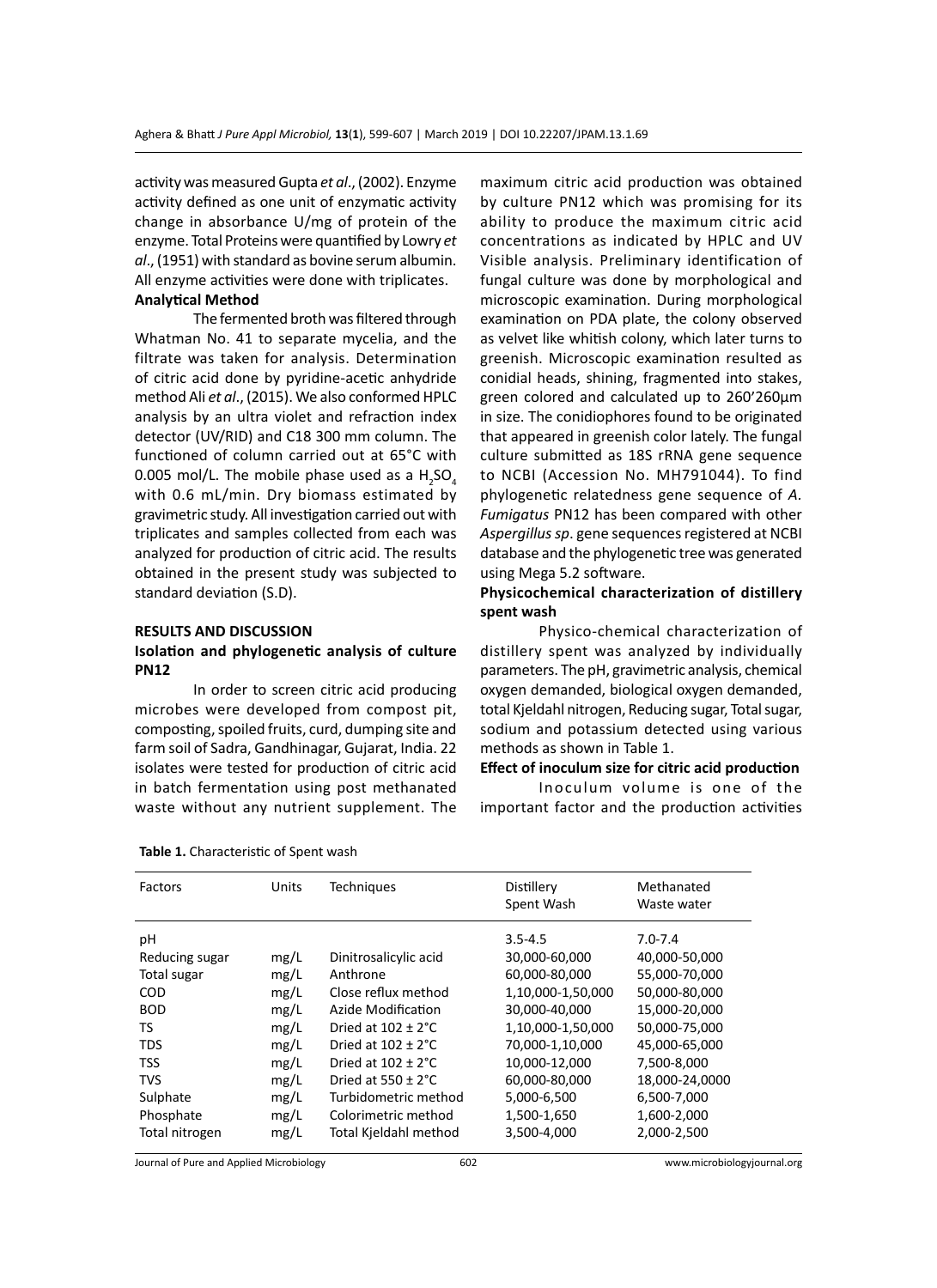of microorganism are affected by change in inoculum size. Optimization study was carried out with the, PN12. Inoculum size plays an important role because of sufficient cell mass required to successfully convert substrates to product and also increase production of citric acid. Influence of inoculum size for citric acid production evaluated with addition of different inoculum ranged from 2.0 to 10 % (V/V). The maximum production of citric acid (3.05±0.25g/L) attained with the inoculum size at 6 % v/v. A further increase or decrease than optimum inoculum concentration showed gradually decline in citric acid production (Fig. 2). The reason to this recognized to DO limitation and increase in competition towards nutrients for growth and metabolism affecting the product formation. Maharani *et al*., (2014) investigated higher citric acid production was achieved with inoculum size at 6 % using *A*. *niger*. Adeoye *et al*., (2015) also tested the use of 2 to 10 % inoculum size for enhance citric acid *A*. *niger.*  **Effect of incubation period for production of citric acid**

Incubation time for fungi is several hours. To performed influence of incubation period 24 to 144 h for citric acid production tested raw material showed in post methanated waste water. During fermentation, highest citric acid production (3.98 ± 0.86 g/L) achieved with 96 h and there after failed progressively. Ali *et al*., (2015) suggested the best fungi growth and production time response to high yield of production depends on potent strain and growth maintained materials. Our data finding with Angumeenal *et al*., (2005) they observed highest production of citric acid noted after 96 h. Barrington *et al*., (2008) investigated the highest achieved production of citric acid within 152 h and 120h respectively from *A*.*niger*.

### **Effect of pH for citric acid production**

Initial pH of culture medium is one of the key influences production of citric acid in fermentation. To investigate the consequence of pH on the fermentation media was varied ranged 2 to 7 using raw materials as post methanated waste water. In the present study highest citric acid production (5.91  $\pm$  0.36 g/L) was noticed at pH 6.0. However, it was also monitored *A. fumigatus* exhibited good production in narrow pH range from 5.5 to 6.0 with marked less productivity at pH up to 6.5. Further decrease in pH production ability of *A. fumigatus* was subsequently reduced. For production of citric acid and culture growth was

**Table. 2.** The Effect on enzyme activities (U/mg protein) in *A. fumigatus*

| Enzymes                           | 12h             | 24h             | 48h                             | 72h | 96h                            | 120h            |
|-----------------------------------|-----------------|-----------------|---------------------------------|-----|--------------------------------|-----------------|
| Acotinase                         | $1.01 \pm 0.09$ | $1.64 \pm 0.12$ | $2.21 \pm 0.19$                 |     | 2.80±0.08 3.19±0.023 2.54±0.01 |                 |
| NAD + Isocitrate<br>Dehydrogenase | $0.86 \pm 0.02$ | 1.56±0.06       | $1.89 \pm 0.15$ $2.50 \pm 0.23$ |     | $3.0 \pm 0.15$                 | $2.34 \pm 0.10$ |
| NADP+ Isocitrate<br>Dehydrogenase | $0.95 \pm 0.11$ | $1.35 \pm 0.03$ | $1.75 \pm 0.01$ $2.27 \pm 0.05$ |     | 2.91±0.17                      | 2.48+0.19       |







Journal of Pure and Applied Microbiology 603 www.microbiologyjournal.org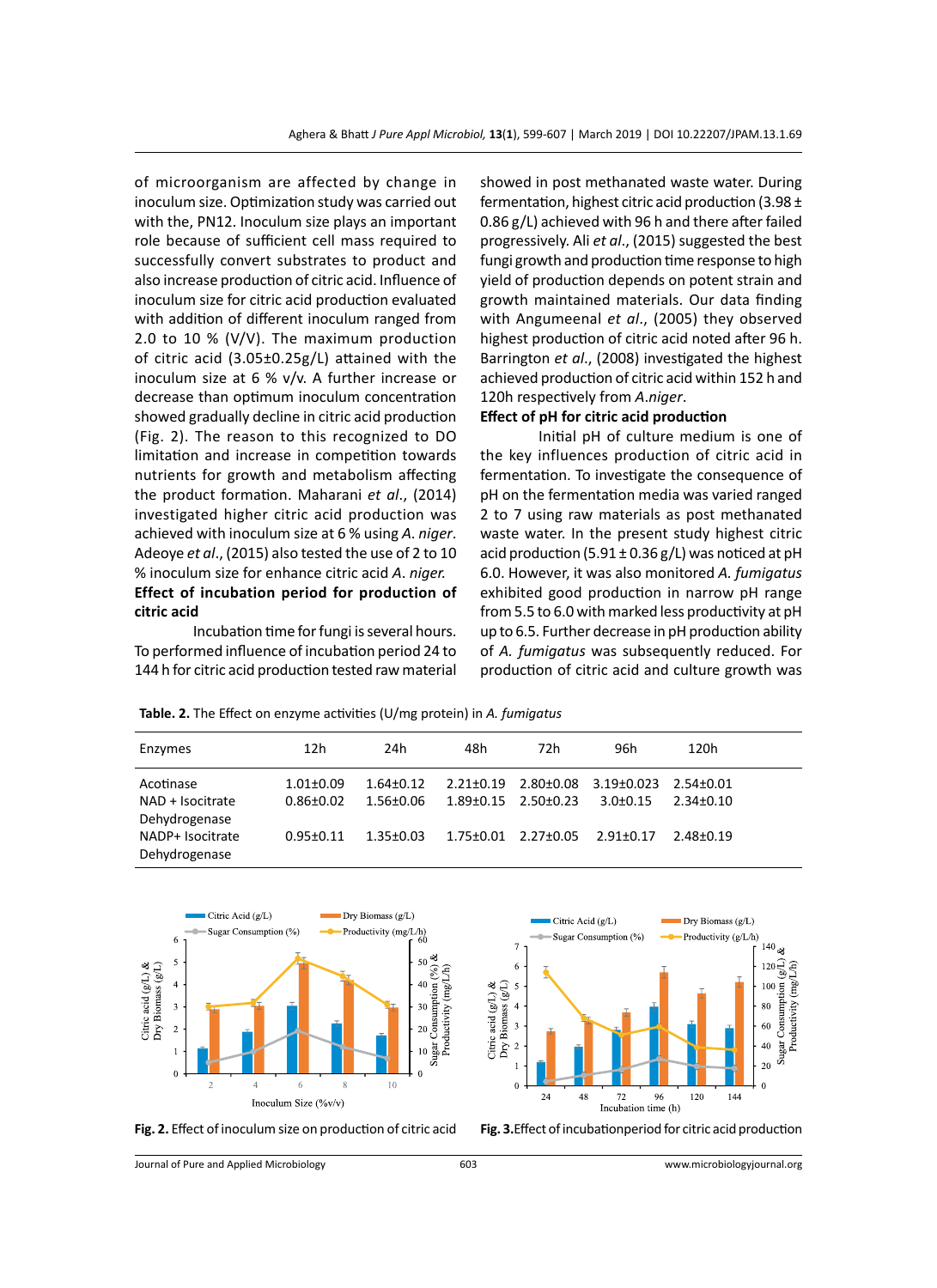



observed in pH of approximately 3.0 to 6.0 Soccol *et al*., (2006). Emeka *et al*., (2012) have reported higher citric acid production by *Aspergillus* EGN003 at pH 5.5. However, substrate used as a banana peel by *Aspergillus niger* MTCC 282 has been investigated to increase drastically under 3 to 5 ranges Emeka *et al*., (2010).

### **Effect of temperature for citric acid production**

The influence of temperature for production of citric acid is correlated to the organisms growth. Metabolic productivity is very sensitive to the incubation temperature. In present study, citric acid production conducted in a different ranged at 25 to 40°C. The highest production of citric acid was achieved at 30°C. It has been also tested at above 30 °C temperature there was drastically affected on citric acid production. At temperature lower or higher than optimum, less citric acid production was observed. Ali *et al*., (2015) used arginine as a nutritional ingredient for citric acid production by *A. ornatus* at 30°C. Walid *et al*., (2007) have been constituted the desired temperature at 31.5°C for maximum citric acid production. Xu *et al*., (2015) investigated best production of citric acid at 37.5 °C from



**Fig. 4.**Effect of pH for the citric acid production **Fig. 5.**Effect of temperature on citric acid production.

## cassava and corn powder by *A. niger*. **Effect of Nitrogen Source for production of citric acid**

 Nitrogen sources have an important influence on the extent of citric acid production. To investigated influence of nutrient source for production of citric acid. various nitrogen source surplus separately to the treated spent wash. Amongst various type of nutrient source  $\mathsf{NH}_4\mathsf{NO}_3$  was found to support maximum citric acid production (8.36±0.56 g/L) which was enhanced nitrogen source than organic nitrogen sources. However, other inorganic nitrogen sources,  $(\text{NH}_4)_2$ SO<sub>4</sub>, NH<sub>4</sub>H<sub>2</sub>PO<sub>4</sub> and NH<sub>4</sub>Cl gave favorable response for citric acid production, and organic nitrogen sources reported less productivity of citric acid. Max *et al.,* (2010) observed that in lab scale investigation are usually complemented with ammonia salt which responsible reduction in pH which gives favorable fermentation process.

Our results accordance with Yasser *et al*., (2012) who investigated *A. niger* produced maximum citric acid when  $\texttt{NH}_{\rm{_{4}}} \texttt{NO}_{\rm{_{3}}}$ used as an inorganic nitrogen source from date syrup. However, Shankar *et al.,* (2016) was also reported

 $\blacksquare$  Dry Biomass (g/L)

Citric Acid (g/L)







 $NO<sub>3</sub>$  for production of citric acid

604 www.microbiologyjournal.org

Journal of Pure and Applied Microbiology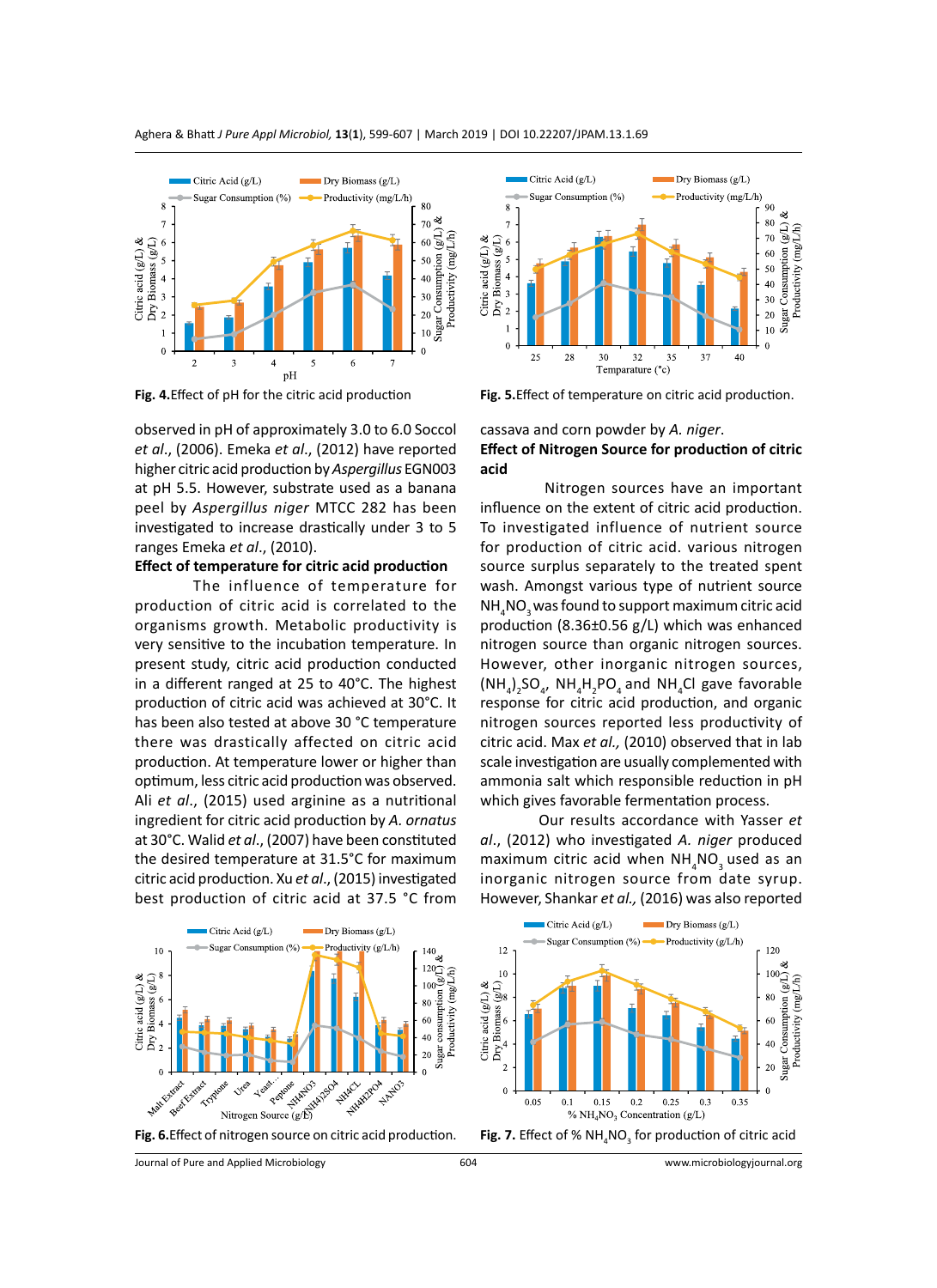NH<sub>4</sub>Cl as a best nitrogen source for enhance production of citric acid by *A. niger*. On the other hand the production of citric acid from *Aspergillus niger* ATCC 9142 with urea as a potent nitrogen source revealed by Darani *et al*., (2008).

# **Effect of % NH4 NO3 for production of citric acid**

The result revealed that the  $NH_{4}NO_{3}$  as a prominent source on synthesis of citric acid and its concentration ranged at 0.05 to 0.3%. In present study concluded the 0.2 % best range of production of citric acid. Ali *et al*., (2011) observed production of citric acid within NH $_{\rm_4}$ NO $_{\rm_3}$ from paddy straw. We inspected that production of citric acid greatly effected by fungal culture correlated to the above or below at 0.2 % of  $NH_{4}NO_{3}$ . It has been also inspected that increment of concentration of nitrogen source more than 0.2 % resulted in a reduction in production of citric acid. Kareem *et al*. (2010) also observed the NH<sub>4</sub>NO<sub>3</sub> as a good source for highest citric acid production.

## **Effect of Phosphorus source for production of citric acid**

In direction to evaluated the influence of different phosphorus sources for the citric acid production. The citric acid production was higher while  $KH_{2}$ PO<sub>4</sub> used as a phosphrous source. Highest citric acid production was (8.01 ± 0.23g/L) which was better than other sources of phosphrous. According to Papagianni *et al*., (2007) supplementary phosphate can enhanced stimulates biomass growth and secondary reactions. However, proved that CA gathered when phosphate restrictived, even absence of nitrogen. **Effect of % of KH2 PO4 on citric acid production**

KH<sub>2</sub>PO<sub>4</sub> have an important influence on the extent of citric acid production. Fungal

culture exhibited highest citric acid production when  $\mathsf{KH}_{_2}\mathsf{PO}_{_4}$  added in the medium. In the present study, different ranged at 0.05 to 0.3 % of  $KH_{2}PO_{4}$  for enhance production of citric acid. To achieved results investigated high yield of citric acid (10.2±0.14g/L) with 0.1 % KH<sub>2</sub>PO<sub>4</sub>. It has been also noticed  $\text{KH}_{2}\text{PO}_{4}$  concentration above 0.25 % reduced the citric acid production gradually. Qurban *et al*., (2017) has suggested comparable observation that the restriction of phosphorus source might be positively affect on citric acid production, while highly presented phosphate could reduction in fixation of CO2 and responsible for production of sugar acids.

## **Enzymatic Study**

In order to conclude the biochemical rationale for regulation of CA production, Specific activities of acotinase, NAD+-isocitrate dehydrogenase and NADP+-isocitrate dehydrogenase were strain PN12 with respect to citric acid production. Induction of various enzymes during citric acid productive mechanism and also supports the active role of microorganisms in the synthesized process. As presented in Table. 2. Specific activity of acotinase in high CA yielding strains of *A. fumigatus* during the fermentation period of 96 h. It was observed that the activity level of acotinase in PN12 was consistently higher throughout the entire period of fermentation. Gupta *et al*., (2002) was indicated that acotinase activity high during citric acid production using *A.niger*. But, NAD+ isocitrate dehydrogenase and NADP+ isocitrate dehydrogenase exhibited comparatively lower specific activities. That also noticed during fermentation production of citric acid high and lower as well as , the level of



**Fig. 8.** Effect of phosphrous source on citric acid production

Journal of Pure and Applied Microbiology 605 www.microbiologyjournal.org



**Fig. 9.**Effect of % of KH<sub>2</sub>PO<sub>4</sub>on citric acid production.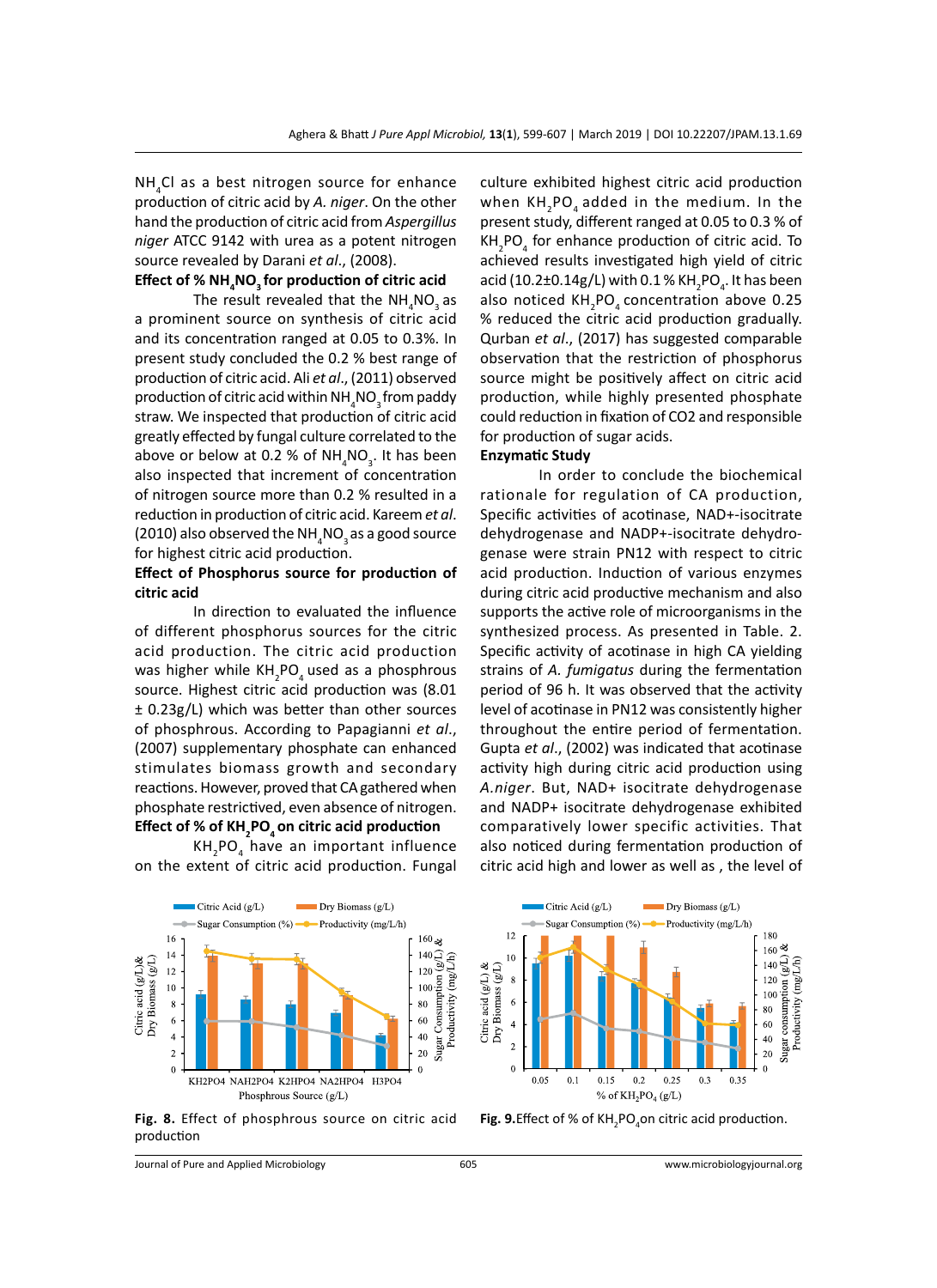acotinase, NAD+ isocitrate dehydrogenase and NADP+-isocitrate dehydrogenase was significantly increase and reduced.

### **CONCLUSION**

Currently citric acid production trends widely due to economic importance so existing research work planned and attempted for optimize different processes. The optimization parameters carried out for enhancement of citric acid productivity and gained more productivity than initial condition. The production of citric acid by newly isolated *Aspergillus fumigatus* PN12 using economical post methanated waste under optimized condition. The potency of this fungi can be further improved by developing more precise and less costly methods for production of citric acid using priceless substrate. The citric acid production confirmed through HPLC analysis as well as biochemical rationale. In conclusion, distillery spent wash has prospective and novel to be a significant substrate used for synthesis of citric acid by *Aspergillus fumigatus*.

### **ACKNOWLEDGEMENT**

None

### **CONFLICT OF INTEREST**

The authors declare that there is no conflict of interest.

### **REFERENCES**

- 1. Adeoye, A., Lateef, A. and Gueguimkana, E. Optimization of citric acid production using a mutant strain of *Aspergillus niger* on cassava peel Substrate. *Biocatalysis and Agricultural Biotechnology*, 2015; **15**:1878-8181.
- 2. Ali, S., Anwar, Z., Irshad, M., Mukhtar, S. and Warraich, N. Bio-synthesis of citric acid from single and coculture-based fermentation technology using agrowastes. *Journal of Radiation Research and Applied Sciences,* 2015; 1 – 6
- 3. Angumeenal, A. and Venkappayya, D. An overview of citric acid production. *LWT - Food Science and Technology*, 2013; **50**:367-70.
- 4. Ashkan, T. N., Adeli, M. and Vossoughi, M. Poly (citric acid) block poly (ethylene glycol) copolymers new candidates for nanomedicine. *Nanomedicine: Nanotechnology, Biology and Medicine.* 2010;**10**: 10- 16.
- 5. Bari, N., Alam, Z., Muyibi, S. A., Jamal, P. and Al-Mamun, A. Statistical optimization of process parameters for the production of citric acid from oil palm empty fruit bunches. *African Journal of Biotechnology*. 2010; **9(4)**:

554-563.

- 6. Barrington, S. and Kim, J. Response surface optimization of medium components for citric acid production by *Aspergillus niger* NRRL 567 grown in peat moss. *Bioresource Technology.* 2008; **99**: 368–377
- 7. Belen, M., Noelia, R., Sandra, C., Attilio, C. and Jose, M. biotechnological production of citric acid. *Brazilian Journal of Microbiology*, 2010; **41**: 862-875.
- 8. Belge C. http://www.citriquebelge.com/our-company. aspx; 2015.
- 9. Darani, K. and Zoghi, A. Comparison of pretreatment strategies of sugarcane baggase: Experimental design for citric acid production. *Bioresource Technology*, 2008; **99;** 6986–6993.
- 10. Ellaiah, P., Srinivasulu, B. andAdinarayana, K. Optimisation studies on neomycin production by a mutant strain of Streptomyces marinensis in solid state fermentation. *Process Biochemistry*, 2004; **39(5)**: 529-534.
- 11. Gupta, S. and Sharma, C. Biochemical studies of citric acid production and accumulation.*World Journal of Microbiology andali Biotechnology*, 2002; **18**: 379–383.
- 12. Haq, I. U., Khurshid, S., Ali, S., Ashraf, H., Qadeer, M. A. and Rajoka, M. I. Mutation of Aspergillus of citric acid from black strap molasses. *World Journal Microbiology. Biotechnology*, 2001; **17**: 35–37.
- 13. Kareem, S. O., Akpan, I. and Alebiowu, O. Production of citric acid by *Aspergillus niger* using pineapple waste. *Malay Journal Microbiology*, 2010; **16**: 161–165.
- 14. Karthikeyan, A. and Sivakumar, N. Citric acid production by Koji fermentation using banana peel as a novel substrate. *Bioresource Technology.* 2010; **101**: 5552– 5556.
- 15. Kubicek, C. P. and Rצhr, M. Influence of manganese on enzyme synthesis and citric acid accumulation in *Aspergillus niger*. *Applied Microbiology Biotechnology*, 1977; **4**:167–175.
- 16. Lotfy, W. A., Ghanem, K. M. and El-Helow, E. R. Citric acid production by a novel Aspergillus niger isolate: II. Optimization of process parameters through statistical experimental designs. *Bioresource Technology*, 2007; **98(18)**: 3470-3477.
- 17. Luciana, P., Vandenberghe., Soccol, C., Pandey, A., Lebeault, J. Solid-state fermentation for the synthesis of citric acid by *Aspergillus niger*. *Bioresource Technology*, 2000;**74**: 175- 178.
- 18. Maharani, V., Reeta, D., Sundaramanickam, A., Vijayalakshmi, S. and Balasubramanian, T. Isolation and characterization of citric acid producing *Aspergillus niger* from spoiled coconut. *International Journal of Current Microbiology and Applied Sciences*, 2014; **3(3)**: x-x*x*
- 19. Mourya, S. and Jauhri, K. S. Production of citric acid from starch-hydrolysate by *Aspergillus niger*. *Microbiology. Resource*, 2000;**155**: 37–44.
- 20. Nwoba Emeka, G., Ogbonna James, C., Ominyi Matthias, C., Nwagu Kingsley, E. and Gibson-Umeh, G. isolation of citric acid-producing fungi and optimization of citric acid production by selected isolates. *Global Journal of Bio science and Biotechnology*, 2012; **1 (2)** : 261-270.